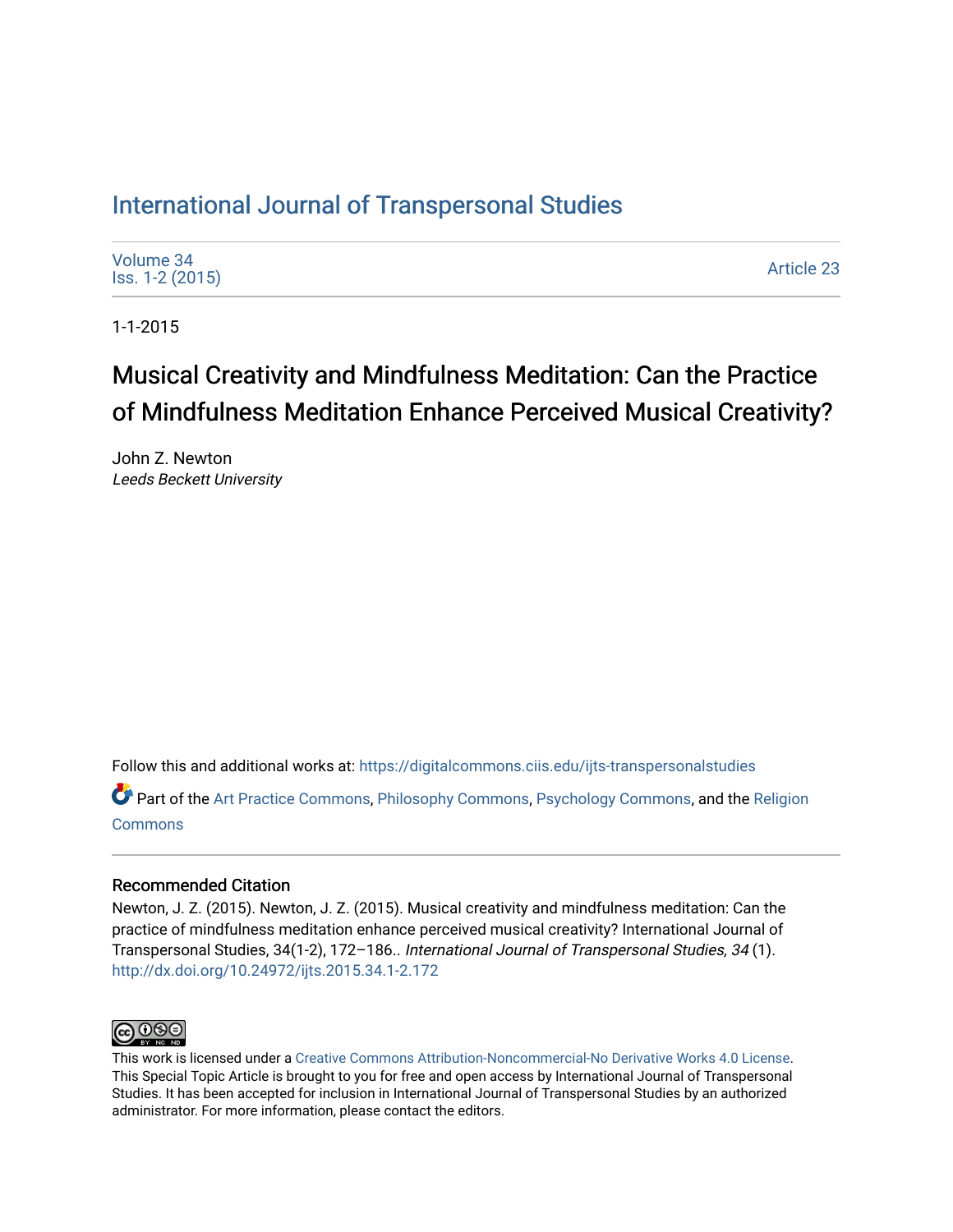# **Musical Creativity and Mindfulness Meditation: Can the Practice of Mindfulness Meditation Enhance Perceived Musical Creativity?**

*John Zachariah Newton* Leeds Beckett University Leeds, UK

The relationship between musical creativity and mindfulness meditation is explored through a qualitative study of three composers' individual experiences of musical creativity and participation in eight guided mindfulness meditation sessions. Through qualitative interviews conducted before and after completion of a mindfulness course, data was analyzed and categorized into themes in order to identify whether the practice of mindfulness meditation had enhanced participants' perceived musical creativity. Themes from the first set of interviews (Expression, Harmony, Intuition) represent the participants' subjective experience of musical creativity, while themes from the second set (Enhanced focus and awareness, Nonstriving) outline subjective changes reported by each participant. The study re-acknowledges the importance of the subjective experience in musical creativity research, which frequently includes transpersonal and spiritual components.

## **Keywords:** *music, mindfulness, meditation, creativity, psychology, transpersonal, spiritual*

**M** indfulness meditation (MM) involves<br>in the present moment, typically through<br>utilizing the breath as a mode of concentration. When bringing and maintaining one's awareness  $\perp$  in the present moment, typically through utilizing the breath as a mode of concentration. When attention is distracted by thoughts or sensations, it is returned to the present through nonjudgmental recognition. Mindfulness is a now a well-known concept and practice in contemporary Western culture and society, as exemplified by "Time" magazine's February 2014 publication, which donned the frontcover headline, "The Mindful Revolution" (Pickert, 2014). Although mindfulness has been promoted as a unique and independent form of meditation in order to maintain a secular label (Purser, 2013), it is an intrinsic part of all Buddhist meditation (Cohen, 2010). In this article, the terms "mindfulness" and "meditation" will therefore, be used interchangeably and referred to synonymously.

Since its introduction by Kabat-Zinn (1996) and perhaps in part due to its endorsement by Buddhist monk Thich Nhat Hanh (1975), mindfulness has rapidly become a popular research subject in Western psychology. Most such psychological research has been concerned with the effectiveness of mindfulness as a clinical intervention for stress, depression, anxiety, or some other diagnosis, and has resulted in the development of Mindfulness-Based Stress Reduction (MBSR; Kabat-Zinn, 1996) and Mindfulness-Based Cognitive Therapy (MBCT; Williams, Teasdale, Segal & Kabat-Zinn, 2007). The success of mindfulness in these contexts has been attributed to its ability to facilitate wellbeing (Brown & Ryan, 2003). Comparatively little research has focused on its relationship with creativity in music or the arts in general.

Given the positive influence of creative practice on wellbeing (Csikszentmihalyi, 1996), developing creativity should arguably be of considerable importance to psychologists. However, traditional approaches in psychology have been more focused on the treatment of pathology and illness, with somewhat less attention dedicated to human potential for greater wellbeing (Csikszentmihalyi, 1996). This evident both in the paucity of research concerning the experience of musical creativity (Webster, 2002), and also in the limiting categorization of MM as primarily a clinical intervention. In addition to the efficacy of MM in treating stress and depression, in a Buddhist context it is a transformative practice designed with the aim of permanent liberation from suffering, rather than simply providing a temporary reduction from stress. In the words of Ken Wilber, "meditation itself is, and always has been, a spiritual practice" (1998, p. 5).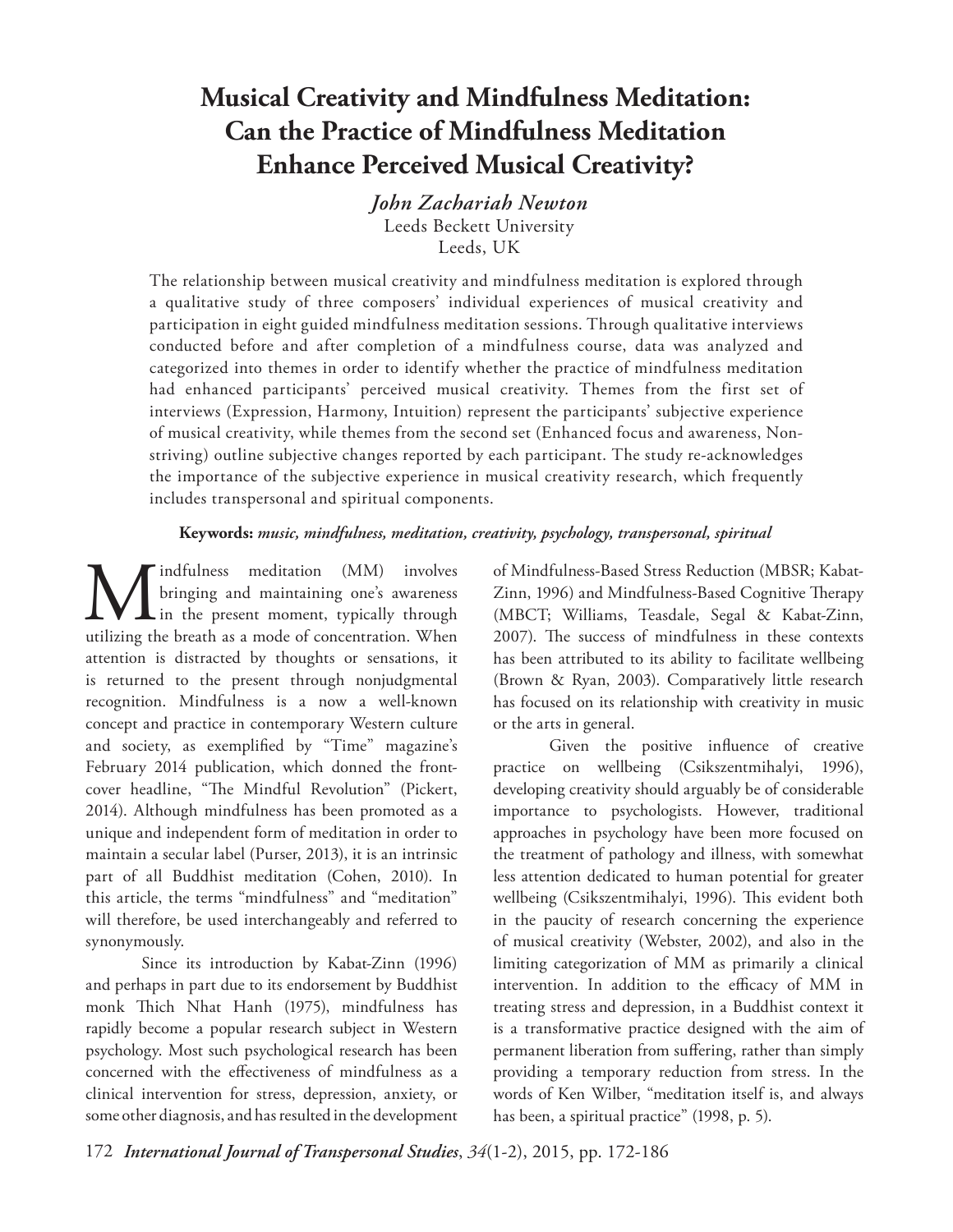However, a not inconsiderable segment of psychology might still associate the concept of spirituality with superstition and pre-scientific religious dogma. Artistic disciplines are often considered similarly outside of science; in some Eastern spiritual traditions both meditation and creativity are considered paths to enlightenment (Chu, 1970, cited in Sternberg & Lubart, 1999). Perhaps due in part to its common association with spirituality and mysticism (Sternberg & Lubart, 1999), and certainly on account of its status as non-scientific, research on artistic creativity has been limited. Mindfulness could be said to span both domains; while clearly a spiritual discipline, it has also been suggested that as mindfulness practice evolves, "it proceeds in both external and internal dimensions along lines that are increasingly intuitive" (Austin, 1998, p. 127). As such, MM may open up the domains of artistic creativity even as it fosters spiritual transformation.

Transpersonal psychology examines knowledge from spiritual traditions as well as intuitive capacities, as part of its mission to "delve deeply into the most profound aspects of human experience" (Braud & Anderson, 1998, p. xi) by studying the psychology of spiritual and peak experiences, among other things. The experiential qualities of both meditation and musical creativity are also of interest to transpersonal psychology, as they often involve similar transformations of consciousness (Crowe, 2004) such as temporary transcendence of ego and a sense of connection to a larger reality.

The current study explored the effects of MM practice on the musical creativity of three MMnaïve composers in order to answer the question "Can the practice of mindfulness meditation enhance perceived musical creativity?" The primary research objectives were: (a) to gain an understanding of the participants' experience of musical creativity; (b) to gain an understanding of an individual's experience of and reflections on mindfulness meditation; and (c) to identify whether and how participants felt the practice of mindfulness may have affected their musical creativity.An increase in psychological research concerning musical creativity and spiritually-informed MM may provide insights into methods of developing creativity, thus resulting in important implications for areas of study such as wellbeing, creativity, music education, and music therapy.

**The Researcher's Experience** A study such as this will inevitably be shaped by my<br>
background as a composer and a psychological researcher. With a topic such as musical creativity, which is highly subjective, one is dealing with an experience that will also be significantly shaped by past experiences, beliefs, and motivations. Rather than striving for an elusive objectivity, subjectivity was utilized as an important, informative research tool. In such a case it might be said that "to draw upon one's own subjectivity in the research process does not mean one is not being 'objective', but that one actually comes closer to a truer account" (Parker, 2005, p. 117).

Webster (2002) explained musical creativity as an interaction between convergent and divergent thinking in music. *Convergent thinking* is linear and methodological, while *divergent thinking* is explorative, expressive, and unstructured musical thinking. This is somewhat resonant with Maslow's (1971) concepts of *primary creativeness* (the flash of inspiration or insight from the unconscious), and *secondary creativeness* (the hard work involved in manifesting inspiration into a final product). In y own experience, thinking divergently is how I am able to flourish creatively and experiment with musical ideas, while convergent thinking is the approach I take to integrating and structuring the musical ideas into a whole piece of music or song, which usually takes more practice and self-discipline.

Divergent thinking, or primary creativeness, is my favorite part of the creative process, as most music I create starts unconsciously—that is, I do not begin with a specific idea but instead let my intuition guide me. I have commonly pondered, how can I enter divergent thinking more frequently in order to arouse unconscious creativity? The relaxed and lucid yet alert and responsive state of consciousness that I have regularly experienced in MM has proved to be highly compatible with the creative act. In a sense, this is paradoxical, for it seems that calming the mind of associative and playful thoughts might be detrimental to creativity. Yet this implies another question: "Does creative expression spring from passion or a deep inner stillness?" (Braud & Anderson, 1998, p. 113). Once I reach a state of deep inner stillness and achieve a level of nonjudgmental awareness through mindfulness practice, I find it easier to enter divergent thinking and explore and utilize inspiration and imagination. I began to notice this when my mindfulness practice would lapse.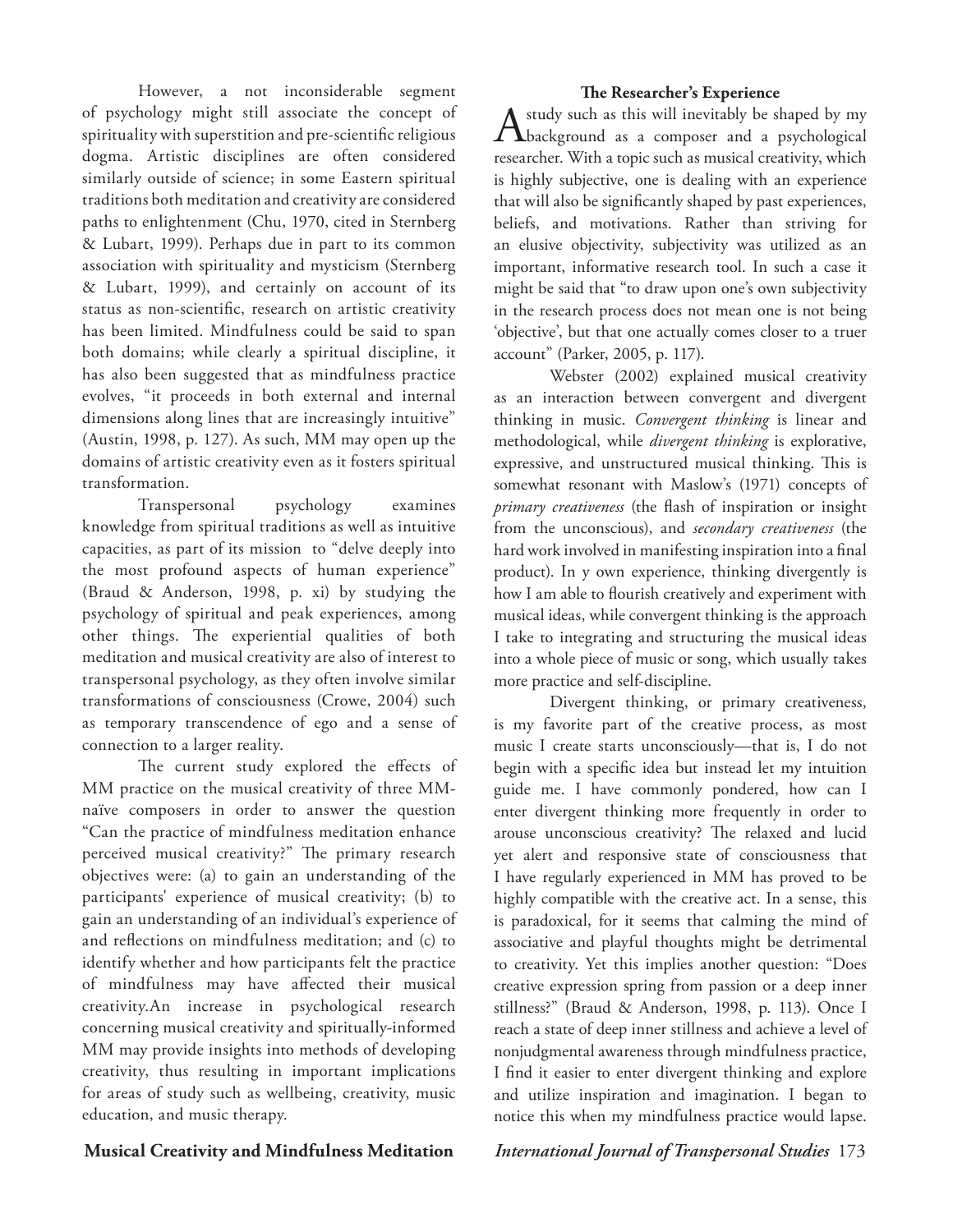When unmindful, my creative thinking in music is poor. My reduced concentration results in a lack of motivation and effort, which also means I am unable to recognize an opportunity for inspiration, or utilize imaginative musical thought to full effect.

Mindfulness practice has also helped me cultivate awareness of bodily sensations such as visceral reactions when playing music and discovering a new musical idea. Often when I am on the brink of a new creative idea during "jamming" (either on my own or with others), my body is tense with excitement, as if relaxing my grip would result in losing the idea. Becoming more attuned to my body through mindful awareness has also helped me recognize when a new musical idea is worth pursuing—if my body reacts with excitement, I often interpret this as a sign to keep pursuing the idea, as if my body is responding to the creative intuition. As Vaughan observed, "Learning to trust your bodily responses is part of learning to trust your intuition" (Palmer, 1998, p. 186). The importance of intuition in my experience of musical creativity was one of the main factors in my decision to conduct an experiential study. Furthermore, rather than measuring the quality of my own creativity by the end product, I place greater emphasis on the feelings of personal enjoyment and excitement experienced during the creative process.

Kemp (1981) found that of various groups of musicians, it was the composers who appeared to show most introversion. Based on my own experiences of writing music independently and collaboratively, I believe the creativity of a musician who composes in solitude is unique in that it arises from an intimate relationship with their unconscious imagination. It is for this reason that the participants selected for this study were musicians who mainly compose music independently. From the recognition of the influence MM has had on my own creativity, I became more interested and motivated to discover whether the meditative state of mind can have a positive influence on creativity. To the best of my knowledge, no academic research has explored the effect of MM on musical creativity, prompting me to explore the subject myself through research.

# **Mindfulness and Musical Creativity: An Overview**

The multidimensional and ambiguous nature of musical creativity renders the experience of it difficult to research or even understand. As Webster (2002) stated, "the sheer nature of the music experience

seems to defy analysis. … It is further complicated by our inability to clarify from where the inspiration for creative ideas comes" (p. 6). In the dominant Western cognitivist paradigm, creativity is primarily viewed as intellectual problem solving (Deliege & Wiggins, 2006), and is mainly researched through scientific discoveries that are regarded as creative. The Western cognicentric view of creativity therefore solely values convergent thinking (Webster, 2002), the methodical, goal-orientated creative thinking in music that Maslow (1971) called secondary creativeness. This view ignores the intuitive, unconscious aspect of musical creativity that appears to play an equal, often more important role in the creative process (Deliège & Harvey, 2006).

Some research investigating the relationship between creativity as a broad concept and MM has recently emerged (e.g., Capurso, Crescentini, & Fabbro, 2013; Colzato, Ozturk, & Hommel, 2012; Ostafin & Kassmann, 2012). However, this is actually problematic to the field of musical creativity, as it perpetuates the assumption that creativity is the same across all mediums and disciplines, and can be characterized simply by problem-solving intelligence. This assumption has dominated creativity research in psychology and is deeply embedded in the psychological discourse, as evident in the current psychology dictionary definition of creativity: "The production of ideas and objects that are both novel or original and worthwhile or appropriate" (Colman, 2009, p. 179). While it is valid, this definition is problematic as it suggests that convergent creative thinking is the sole cause of creativity, and that creativity can only be identified through an end product. This generalization means that creativity "has been trivialized to a point where many researchers profess to find it in the behavior of virtually anything human or artificial" (Pachet, 2006, p. 347). Ultimately, the applicability of this definition is limited to creativity in science, which, as Maslow humorously stated, is "a technique whereby non-creative people can create" (1971, p. 62). Hence, most psychological research that claims to study creativity merely studies one aspect, and only really serves to further the understanding of creativity in science.

Whereas the Western view of creativity is mostly concerned with creative products, some Eastern views place more value on the process (Sternberg & Lubart, 1999). Furthermore, in contrast to the dominant Western academic view of musical creativity, Buddhism, for example, places value on spontaneity, and recognizes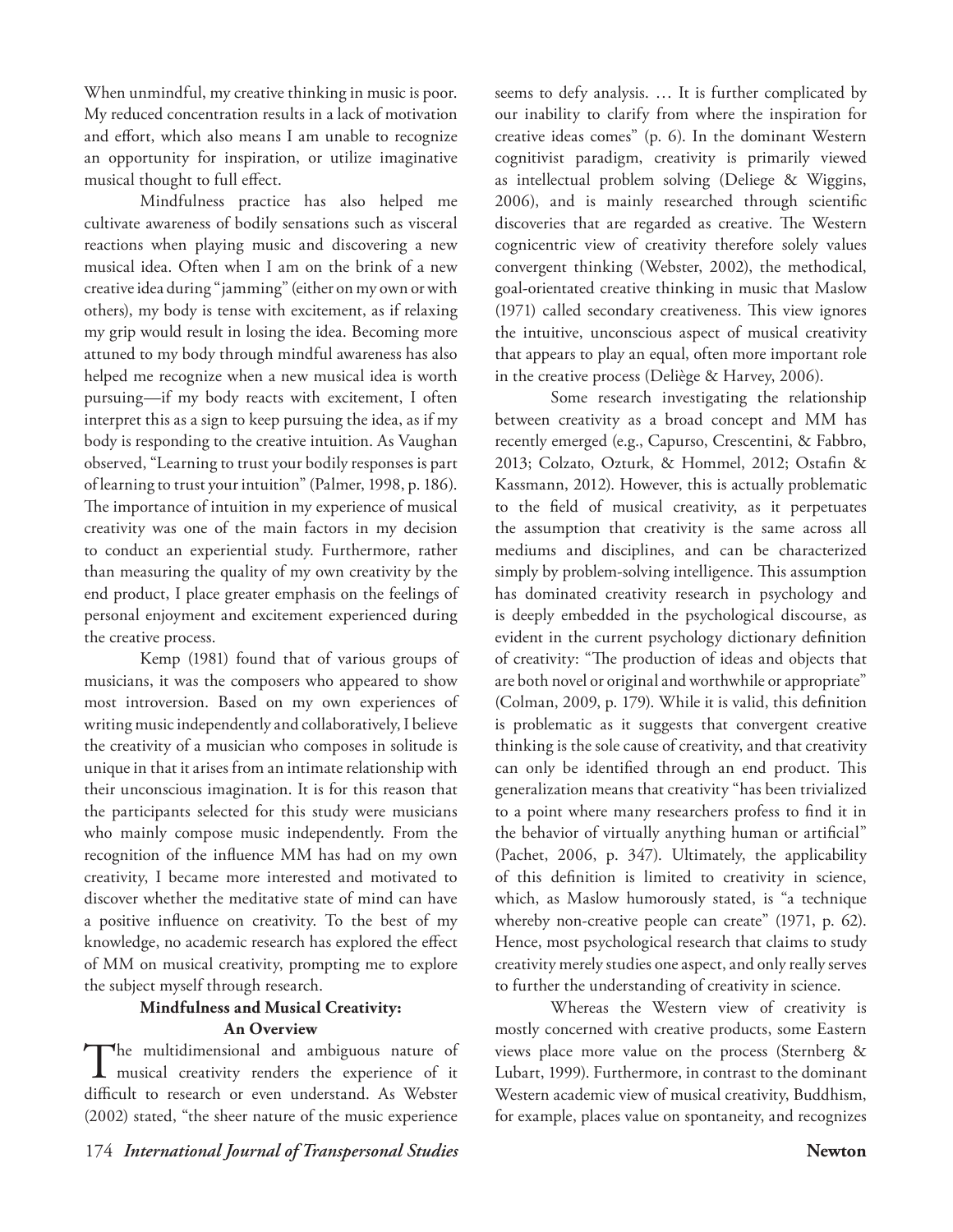the potential for transcending samsaric existence (illusory suffering) through creating music (Yonnetti, 2011). This perspective is sympathetic to the transpersonal experience of creating music, and might therefore help inform researchers seeking a more comprehensive understanding of musical creativity. Multidisciplinary inquiry may lead to what Fox called an "international postcolonial psychology" (Fox & Prilleltensky, 1997, p. 51), which would be a particularly positive development in the field of musical creativity.

Intellect is an important element of musical creativity as it aids convergent thinking, a necessary component of musical creativity (Webster, 2002). However, too much emphasis on intellect can diminish a composer's ability for intuitive spontaneity and novelty. This notion is supported by Schooler, Ohlsson, and Brooks (1993), who studied the relationship between insight problem-solving (solutions to problems that require non-habitual novel creations) and verbalization. In an experiment, participants were interrupted during problem-solving and asked to verbalize their strategies, while a separate control group were interrupted and asked to participate in an unrelated activity. After replications, Schooler et al. (1993) found that participants were considerably less successful in finding solutions to insight problems than the control group, suggesting that analytical verbalization—a primary element of intellectual thinking—can impede the search for creative solutions.

Additionally, when a musician's action and awareness merge they may enter *flow*, a state of absorption that allows for heightened creativity (Csikszentmihalyi, 1990). However, often this only lasts a short time, as it is typically interrupted by thoughts such as "am I doing well?" (Palmer, 1998, p. 152).This is directly related to mindfulness because one of the defining characteristics of the practice is nonjudgmental awareness (Kabat-Zinn, 2005), that is, observation without becoming attached to reactions or thoughts associated with what is being observed. Judgments often take the form of verbalized thoughts, which, as research by Schooler et al. (1993) suggests, may impede insight problem-solving and also disrupt the flow state. Thus, through cultivating nonjudgmental awareness in MM, it may be possible to maintain states of creative insight and flow for longer periods of time. This notion is expressed by singer Martha Elliott (2010), who described how nonjudgmental present awareness allows the singer to immerse in creative musical expression, as there is "no room

for their ego to get in the way with thoughts or doubts or judgment or even effort" (Elliott, 2010, p. 7).

One of the fundamental aims of meditation in Zen Buddhism has been described as transcending the limitations of dualistic intellectual thinking in order to access the intuitive self (Humphreys, 1949). In the Rinzai school, this is attempted through the teaching of *koans*: short, seemingly nonsensical riddles or questions posed to the meditation student in order to arouse intuition and transcend conceptual thought structures. Once the student learns that they must abandon intellectual thought and instead follow the intuitive self, the koan is resolved–not through words, but through spontaneous, creative action and behavior (Austin, 1998).

One genre of music that clearly values intuition over intellectual thinking is improvisational jazz, as due to its spontaneous nature, it "provides direct and instant access to the creative process" (Tafuri, 2006, p. 139). In his interview study with seventeen music creators, Holtz (2009) explored the creative process of classical, jazz, electronic, and film-score composers. In a preliminary study, Holtz (2009) reported:

Two jazz musicians described themselves as a medium for a kind of spiritual external force, which gains a material reality through their improvisational work. When creating music, they try to "turn off" their consciousness and to empty themselves in a meditation-like process of all thoughts or feelings. After emptying themselves this way, the music can flow freely through them and materialize itself as sounds. (p. 214)

Abandoning intellectual, convergent thinking in favor of unconscious, intuitive expression is an important factor in a jazz composer's ability to create aesthetically pleasing music. This highly creative style of music is in an odd way aligned with Zen Buddhism, in the sense that both see spontaneity as resulting from following intuition, not intellect. MM might serve as a practical method for cultivating greater creativity, as it may enable some composers to remain present and thus perhaps transcend concepts and judgments that disrupt flow states (cf. Csikszentmihalyi, 1990).

# **Research Design and Methodology**

This study consisted of qualitative interviews and a 4-week mindfulness course involving two 40-minute MM sessions per week. The qualitative interviews included one semi-structured group interview and six individual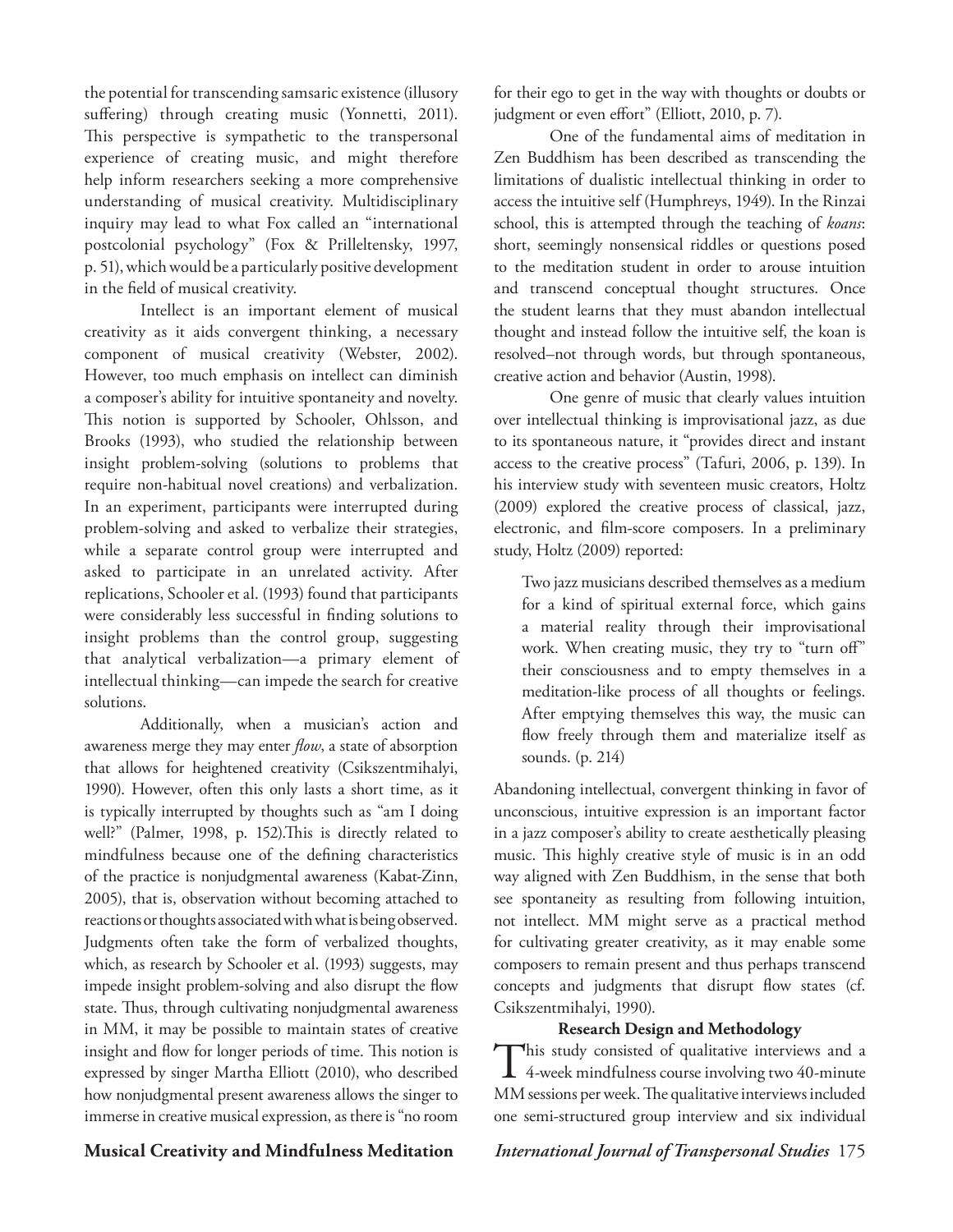unstructured interviews, with each participant interviewed before the mindfulness course and again after its completion. Whilst the group interview involved a general discussion of musical creativity, the individual interviews explored the participants' experiences in greater depth. All interviews were recorded on a digital Dictaphone, and transcribed verbatim onto a PC document.1 The interview transcripts were then printed and carefully analyzed for key information by highlighting information that occurred frequently. Highlighted information was then condensed into main themes.

Methodological triangulation of qualitative interviews helped develop a greater understanding of each participant's experience of musical creativity. By using a group interview, the social aspect of creativity apparent in performing and collaborating was acknowledged, as participants creatively collaborated by helping one another express the experience of musical creativity. Conversely, individual interviews recognize that musical creativity and the creative process is also a subjective and personal experience. This interpretivist approach differs from mainstream positivist creativity research in psychology, which typically reduces creativity to a mental process and ignores its social nature (Csikszentmihalyi, 1999).

Beginning with a group interview also gave participants the opportunity to co-develop their ability to talk about creativity and reflect on their experiences in preparation for the individual interviews. The transpersonal and ineffable nature of the experience of musical creativity (Crowe, 2004) meant that qualitative interviews were the only suitable methodology, as this approach provides the freedom needed for participants to creatively talk about creativity. Conversely, prior to the development of substantive qualitative research, quantitative interviews would disempower the participant by confining their responses to what are essentially "yes" or "no" questions—even when expanded into Likerttype responses—that are based on the researcher's own beliefs regarding musical creativity, resulting in data that potentially might represent more of the researcher's understanding than that of the participants'.

The interview questions were written after an extensive multidisciplinary literature review into the topics of musical creativity and experiences of musicians. General questions regarding creativity were selected for the group interview, while more introspective questions were selected for use in individual interviews. Using literature to inform the interview carries a risk of contaminating the researcher with assumptions that narrow their view (Seidman, 1998). However, due to the analysis-defying nature of the creative experience, multidisciplinary literature reading provides maps necessary for understanding an individual's experience. Therefore, literature was also reviewed with regard to the analysis and discussion of the data. Additionally, preplanned questions were mixed with ad lib exploration in the individual interviews. This ensured exploration of the participant's own experience, rather than their interpretations of questions that could have little relevance to them. In order to avoid priming participants, the exploration into the relationship between MM and musical creativity was emphasized more than the research question.

Upon completion of the course, each participant's experience of MM and musical creativity was explored through individual unstructured interviews. The difficulty in maintaining an equal dynamic in a group interview rendered such an approach inappropriate, as the most outspoken interviewee can generate group conformity (Babbie, 2010). Furthermore, individual unstructured interviews allowed the participants to choose what to discuss in regards to the MM classes and their musical experiences over the duration of the study. This reflects an interpretivist "New Paradigm" approach, as the interviewee becomes a co-researcher in the study by helping determine what will be asked (Parker, 2005). **Participants**

The sample consisted of three MM-naïve composers–participant A; a male singer/songwriter, participant B; a female singer/songwriter, and participant C; a male songwriter. Using an opportunity sample meant that I did not have to search extensively, as I knew participants A and C well, while participant B was recruited after responding to an Internet advertisement of the study. Participant A was a singer-songwriter who focused on recording and writing music both alone and with others, while participant B's creative life focused more on performing and touring as a singer-songwriter. Participant C's creative activity consisted of composing instrumental music with an emphasis on beat-making. Participants continued their creative activity as normal over the duration of the study. Despite the small sample size, selected participants were broad in both their methods and styles. The sample size also allowed a thorough exploration of each participant's experience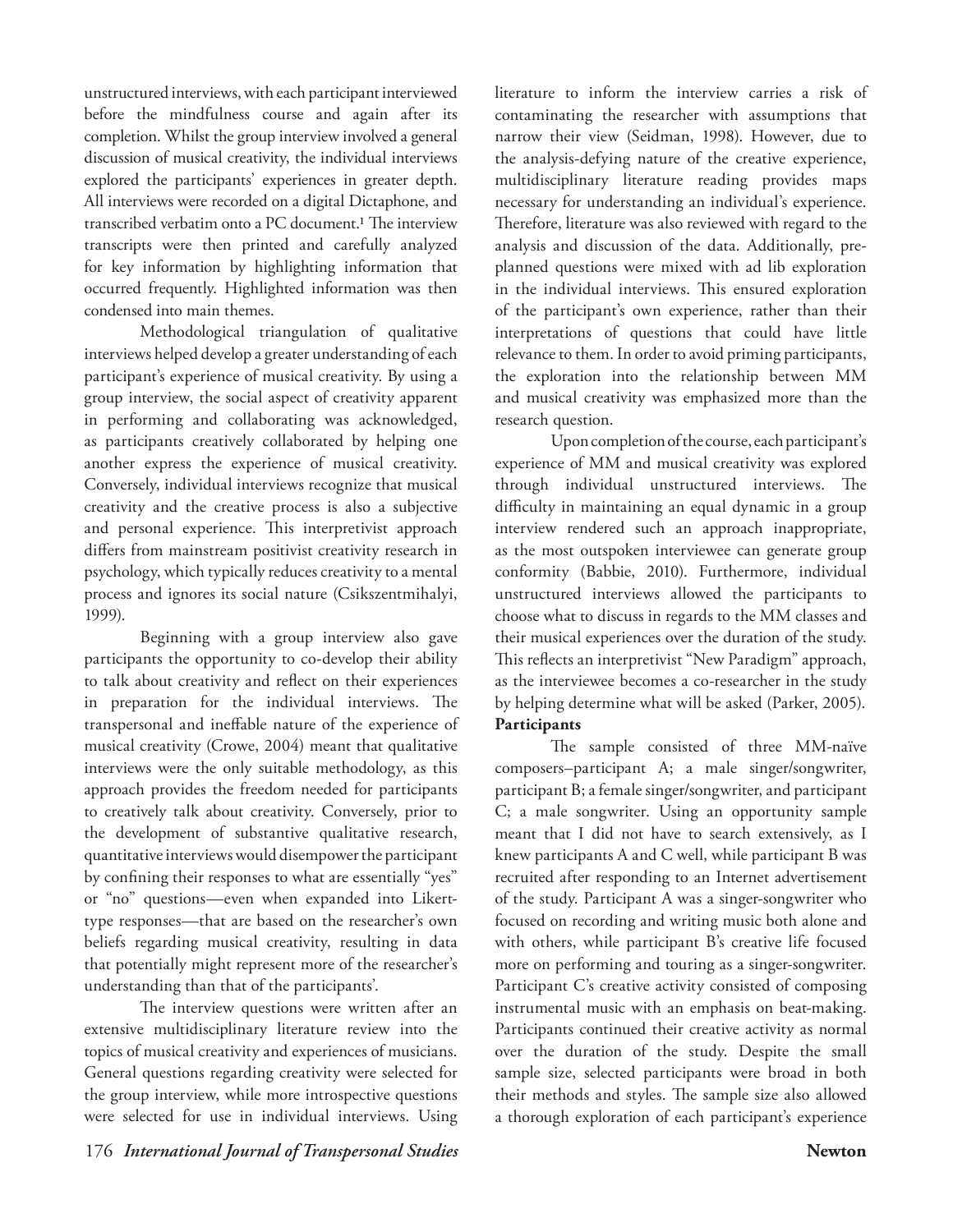of musical creativity, and to attend to each participant's feedback and methods of learning MM. The extent to which I could do this if I employed more participants would inevitably suffer, as each interview would have to be shortened. Although the small sample size risks that the categories might not be saturated, delimitation was necessary for the scope of the research project.

Informed consent was obtained from participants, and ethical approval was granted representing compliance with Leeds Beckett University research ethics policy (2013). All MM sessions were followed by a group discussion of the experience, and unless stated otherwise, conducted in a semi-soundproof studio in the Leeds Beckett Music department. The elimination of external sounds meant that participants could ease into the meditation without auditory distraction. Additionally, by setting the mindfulness classes in the music department, participants were subtly encouraged to apply mindfulness to musical activities. After each session, participants were sent emails that included an audio attachment of Kabat-Zinn's (2002) guided mindfulness meditations and were encouraged to practice daily.

## **Procedure**

Beginning with a group interview, the following procedures were carried out over the course of four weeks, and involved two meditation sessions a week.

Session 1. The first exercise involved combining "mindfulness of hearing and thinking" (Kabat-Zinn, 2005, p. 166) with a musical adaption of Kabat-Zinn's (2007) raisin exercise; a guide to very slowly and mindfully hold, see, touch, smell, place, taste, swallow, and follow a raisin. This is regularly used by Kabat-Zinn as an introduction to mindfulness to highlight how it can enhance sensations and perceptions. I adapted this exercise so that instead of a raisin, participants selected a musical instrument of their choice provided by the Leeds Beckett music department. Participants A and B both selected an acoustic guitar, while participant C selected a bongo drum. I then instructed participants to close their eyes, draw attention to sound, and play one note while focusing on the sonic sensations that arose.2

**Session 2.** "Breathscape" (Kabat-Zinn, 2002). Unforeseen technical difficulties with audio equipment forced me to guide this meditation. My experience of mindfulness, along with the workshops run by Dr. Elliot Cohen enabled me to efficiently guide a meditation using a transcript of Kabat-Zinn's audio guided meditation.

**Session 3.** "Breathscape and Bodyscape" (Kabat Zinn, 2002). This guided meditation was played through a sound system while participants and I sat in a group circle. The meditation expanded on the previous by including mindfulness of the body as well as the breath. Afterwards participants all reported a difficulty in relaxing into the meditation and a preference for my guided meditation over Kabat-Zinn's, due to disliking listening to generic instructions from an external voice.<sup>3</sup> After much reflection, I decided to change the structure of the classes by beginning with a short relaxation exercise and also by guiding the mindfulness classes myself.

**Session 4***.* "Bodyscan" (Kabat-Zinn, 2002). I began this session with Nhat Hanh's (1991) singlepointed mindfulness meditation involving six pairs of two words—an exercise that is used in healthcare at The Benson-Henry Institute for Mind Body Medicine to induce the relaxation response (Benson, 1975). I guided participants by repeating words such as "deeply, slowly," and "calm, ease," with each inhalation and exhalation. I then proceeded to guide a meditation using a transcript of Kabat-Zinn's "Bodyscan" (2002) that was adapted to the setting of the group sessions.

**Session 5***.* "Soundscape" (Kabat-Zinn, 2002). To relax participants, I used Dr. Elliot Cohen's holding and release exercise by guiding participants to bend forward in their seats and focus on the movement of the breath while very slowly straightening their posture. I was introduced to this by Dr. Cohen, and found that it triggered a deep relaxation that reverberated throughout the following meditation. Considering this, the guided meditation immediately followed the holding and release exercise, thus ensuring the meditative flow was not disrupted. When asked how their personal mindfulness practice was developing, participants expressed confidence in their ability to maintain a gentle awareness of the breath and the body; therefore I decided that they were ready to include the Soundscape. Furthermore, due to positive feedback I decided to begin all remaining sessions with the holding and release exercise.

**Session 6.** "Mindscape" (Kabat-Zinn, 2002). This meditation involved noticing thoughts as they appear in the mind, and practicing to focus on the process of thinking rather than the content. As with the previous sessions, I transcribed the audio guided meditation and customized it to suit the present environment.

**Session 7.** "Sitting meditation" (Kabat-Zinn, 2002). This meditation involved cultivating awareness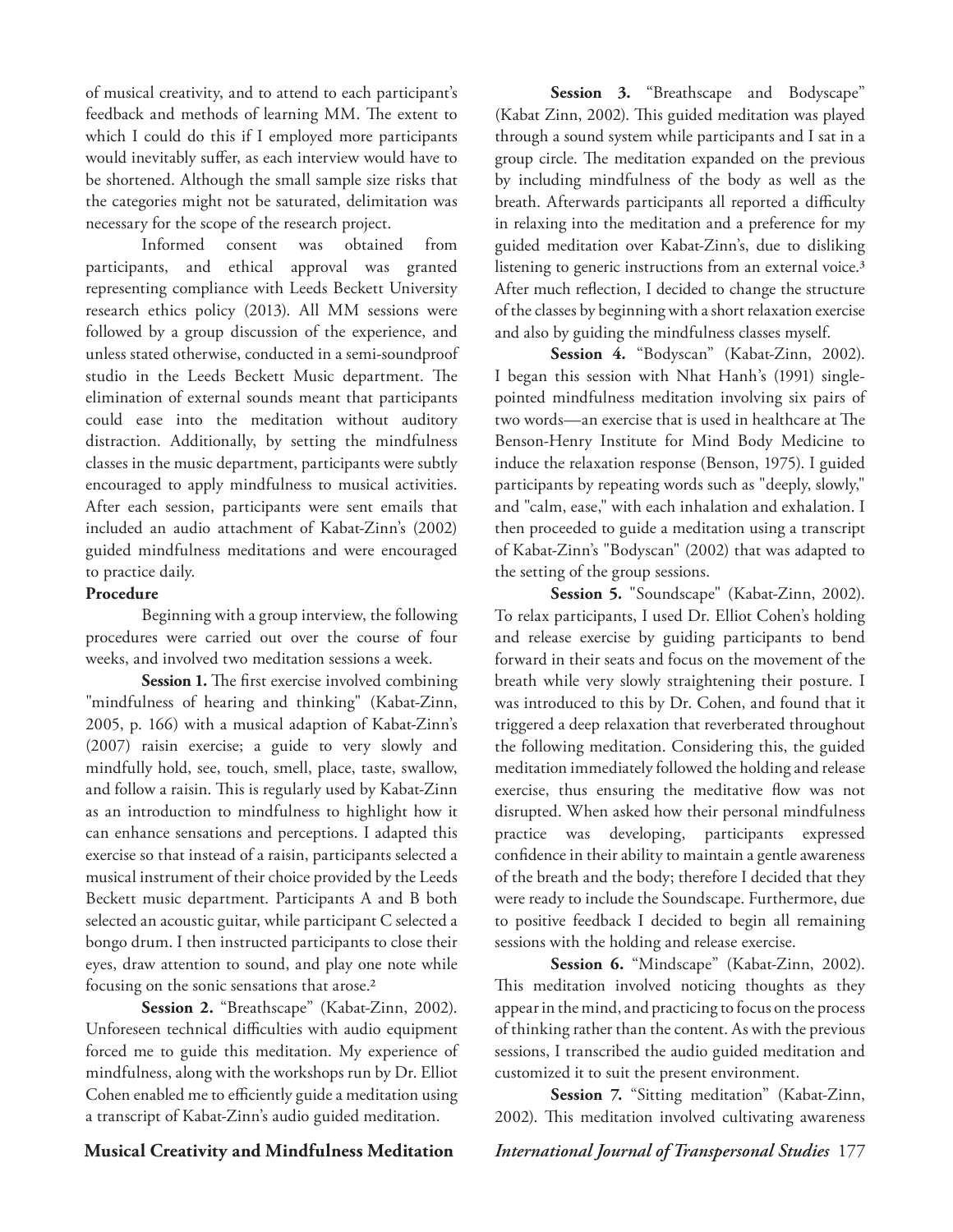of the breath, body, sounds, and arising of thoughts. I conducted the meditation by following a transcript and adapting it to the current environment. Participants were directed to focus on the breath, and then to expand to include the body, sounds, and thoughts within awareness. Once all phenomena had been attended to, participants were instructed to release and let all sensations rise and fall in awareness without resistance. Whereas the previous sessions mainly emphasized cultivating concentration, this session focused more on developing insight into the mind through open awareness.

**Session 8.** Open awareness. This insight meditation aimed to develop participants' ability to rest in a calm yet responsive state of awareness, "where everything is allowed to emerge on the inner screen of consciousness" (Palmer, 1998, p. 134). Participants were progressively guided to release attachment from their breath, body, sounds, and thoughts, so they could become a witness of all phenomena. After around forty minutes, participants were instructed to open their eyes, but when they do so, to try to remain with the awareness, rather than return to attachment.

## **Analysis and Discussion**

Significant findings from both sets of interviews<br>
were categorized into themes. These themes were identified through collectively analyzing all data, rather than analyzing each interview separately. Comments are identified as coming from the group interview (GI) or from individual interviews (II).

## **Before**

**Expression.** This theme refers to how the participants create music to express something, consciously or unconsciously. It includes the following sub-themes: music as communication, jamming, improvisation, spontaneity, meaning, inspiration, and barriers to expression. "Musical creativity … is about … moving the expression of human spirit from the internal to the external realm" (Crowe, 2004, p. 300).

Participant C defined musical creativity as "Expressing yourself through music" (GI, p. 2), while participant B viewed it as a medium to "say something you would really like to say and to put it into some music instead" (GI, p. 2). Participant A agreed and also described how meaning is unconsciously expressed through lyrics:

Sometimes I don't try to think, "Oh what am I trying to say" … I just put words that sound cool together

… And more often than not I've found out what I was saying after I've even done it and recorded. (II, p. 3)

This statement supports Harvey's notion that an essential part of the creative process in music is becoming conscious of the unconscious (Deliège & Harvey, 2006). When attention is directed inwards during MM, the contents of the unconscious mind are unveiled through introspection and self-analysis (Austin, 1998). Therefore, becoming more attuned with the unconscious through MM can reveal inner sources of inspiration that can be expressed through creating music. Additionally, both participant A and B frequently described using external sources as inspiration:

I've been writing some MC lyrics– that's when I tend to write about what I'm seeing in the world at the moment … Across the road from me there's like a home for people with proper bad mental disorders … and one time I was looking out the window from my bedroom and I just thought, "god I'm so lucky"… and just there and then I wrote a whole song—it just came from there. (Participant A, II, p. 3)

If you read autobiographies of somebody and you get to know how they think, you can kind of imagine how it would be like. So you can write from that viewpoint even if you've not experienced it. (Participant B, II, p. 3)

The ability to express through creating music is determined by awareness of both the inner and outer world. Being more mindful of both naturally enriches this (Dhiman, 2012). Overall, participants frequently indicated that creativity is an expression of inspiration.

**Harmony.** This theme refers to the harmonious feeling of creative experience, and how feeling harmonious fosters creativity. It includes the following sub-themes: pleasure, effortlessness, wellbeing, clarity, naturalness, being in the moment, and connecting to something "other." It also includes references to frustration, and emotions that block creativity. "Our creative moments… are moments … when we experience our unique presence in the world. But, paradoxically, the experience of a unique presence is also often coupled with a sensation of ourselves as indivisible from the whole" (Briggs & Peat, 1999, p. 18).

Speaking about the experience of creating music, participant A stated "It feels healthy … It stops the chatter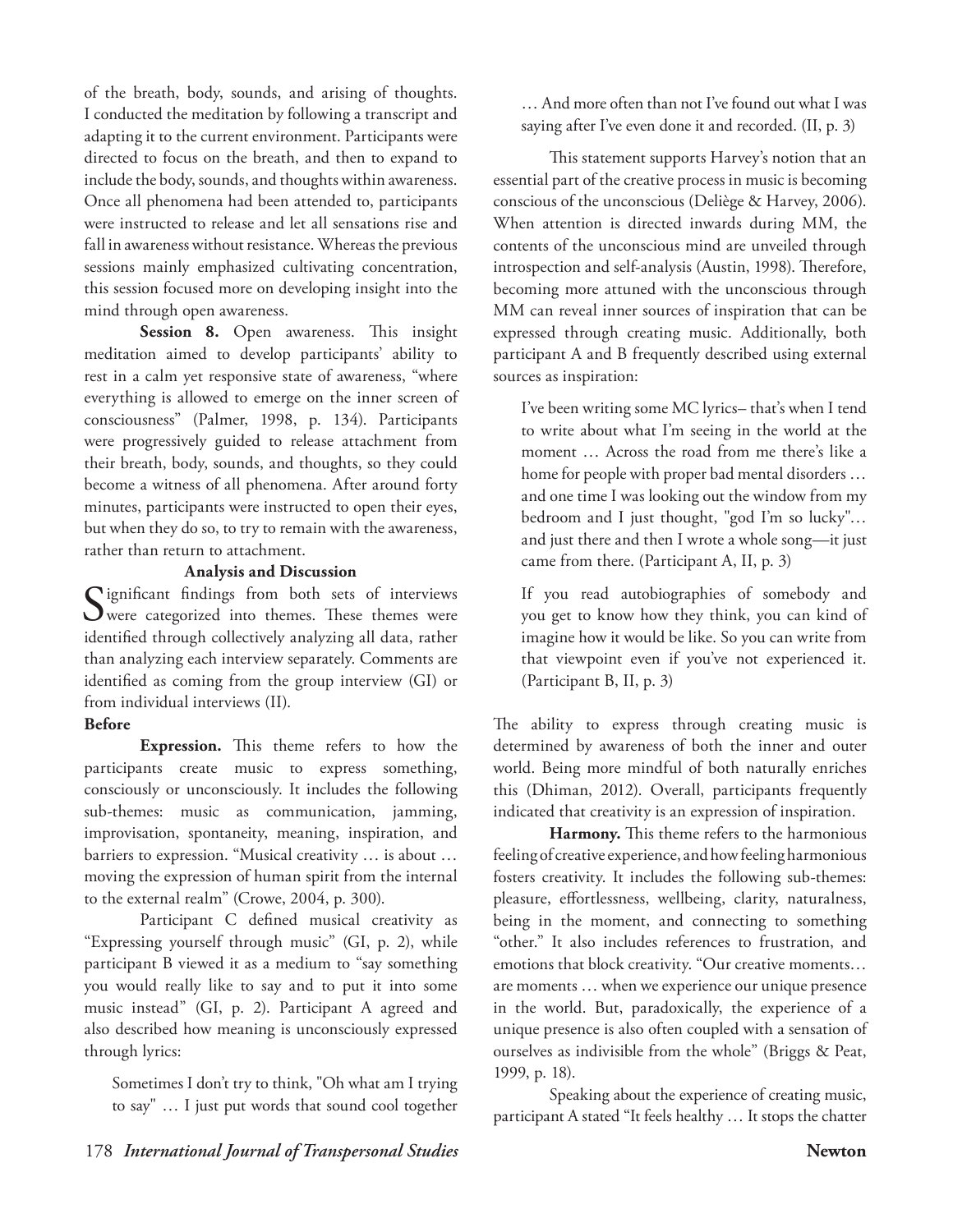in my head" (GI, p. 2). Similarly, participant B stated, "It makes you feel good" (GI, p. 2), while participant C described the effect of distracting thoughts on creativity: "It constricts your ideas" (GI, p. 6), "It's not as fluid the work, its more jerky" (GI, p. 7). Participant A reported feeling calm and excited when writing a particularly creative song, and described how, when jamming, "you just smile uncontrollably [laughs]… it's great to see someone else latched on to the same thing you are." (II, p. 2)

These statements reflect the harmonious quality of creative experience through reference to pleasure and mental clarity. Pleasure is directly related to harmony because it is a state that reduces imbalance and psychic entropy (Csikszentmihalyi, 1990). This is reflected in participant C's attitude towards negative thoughts when in a creative state: "it's easier for me to ignore those thoughts on a day when I feel more creative" (II, p. 1). "When I feel creative I won't care about something that feels trivial" (II, p. 7). Creating music brings pleasure and a sense of harmony by reducing constant thought-chatter and providing "a vision of an existence untouched by the banality and ugliness of everyday life" (Harvey, 1999, p. 127).

All participants stated that their compositions usually begin with an idea and are then formed into a whole song through a process, supporting Maslow's (1971) theory of creativity as a combination of primary (the flash of inspiration) and secondary creativeness (the hard work involved in realizing an idea). As participant C stated:

I've had single hits of inspiration some days but I think you've got to work on something, you've got to make the idea grow—it's like a process. I mean somedays I'll be sat and a beat will just come into my head and I'll just want to play it. But then as soon as you play it it's never perfect the exact first time—I mean some days it is but that's real rare it wants tweaking here and there until you get the right sound you want. (II, p. 8)

In the creative process, both the music and composer become what Stanislav Grof (2000) called *holotropic*, that is, they navigate towards wholeness. As a song transforms from an abstract idea into a complete whole, the composer simultaneously experiences the same transformation from fragmentation to harmony due to their intense immersion in the creative process. Indeed, the favorite part of the creative process for

participant A was the "satisfaction at the end. I love listening back on a song I've finally done if it's taken a while" (II, p. 6). Similarly, participant B stated, "the best part is when it comes together" (II, p. 5), highlighting the sense of harmony that is experienced once an idea blossoms into a harmonious composition. The holotropic nature of the creative experience is also evident in the theme of expression, as participant A described how he often becomes conscious of a song's meaning only once it was complete. Participant A further expressed what might be called the holotropic nature of creativity when discussing how following intuition leads to musical serendipity:

If something sounds good to you, that's your instinct telling you to go towards it. … It's like an external source this creative force that we get in tune with … you let it take you… . You can tell with some of my first songs– they're just crazy weird stuff, but like it's just completely what I did, I didn't judge it … (II, p. 2) I've had an example of where a riff has been wrote [sic] on the spot. I'm just playing and then all of a sudden it just forms. It just happened. Like I say, you just welcome it. (II, p. 3)

When a musical idea appears, it may seem to naturally navigate towards wholeness and harmony. One might invoke as metaphor the Buddhist symbol of the lotus flower that "grows up from the water and raises its face to the shining sun" (Surya Das, 1997, p. 100). For participant A, following intuition allows this process to unfold.

**Intuition.** This theme refers to how following intuition leads to musical creativity. It includes the following sub-themes: ideas having a link to the unconscious, creativity having an external source, inspiration, spontaneity, ineffability, discovery, flow, and the creative process beginning with a "spark":

You just can't stop it really… you don't think what you're doing whilst you are doing it.… You're in the moment (p. 2). "It's like an instinctual thing like breathing or eating. You know when you're hungry and when something sounds wrong—it's the same thing (Participant C, II, p. 7). Sometimes you realize that you weren't even thinking anything, it was just happening (Participant A, GI, p. 2).

These descriptions are representative of states much like flow, states of absorption in which an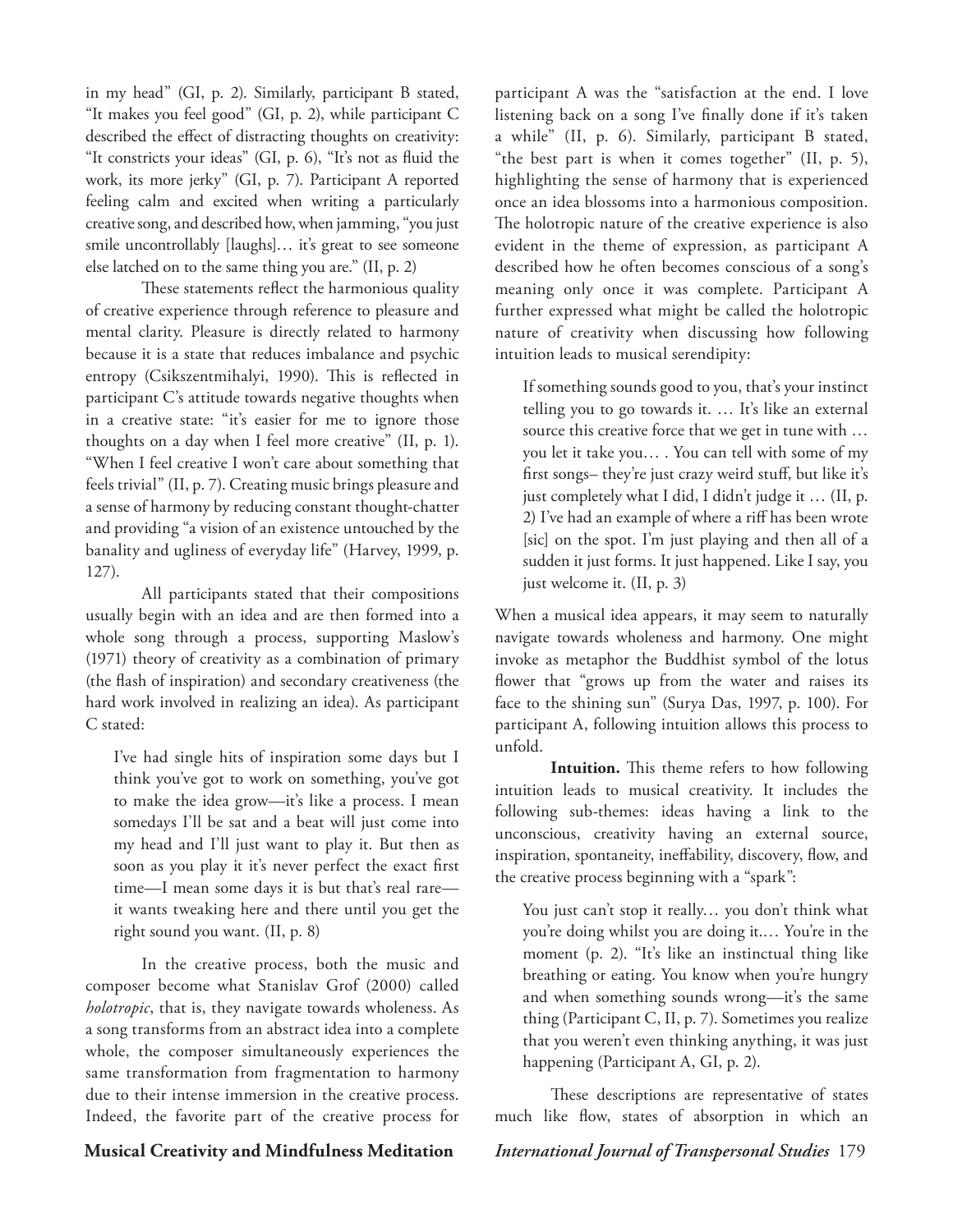activity becomes effortless and self-consciousness is lost (Csikszentmihalyi, 1990). For the participants, being creative is effortless if they follow their intuition. To do this, it is important to be in the moment without judgement. As participant C stated:

If you're more accepting to what's coming in, you let it flow" (p. 6). Additionally, participant A stated "when you feel really good and are having a good day that's when it happens. … [It] blocks it up … if something's bothering you. (II, p. 6)

This relates to the previous theme in the sense that wellbeing fosters creativity, as negative moods or thoughts disrupt the harmony of creative experience and the ability to express. As participant B stated, "I do find that (if I'm) living quite healthily and not getting drunk every night then I'm more productive. … I just think you're more together and focused on something aren't you if you feel good" (GI, p. 7).

# **After**

This section outlines the themes from the follow-up interviews and compares them with the findings from the first set of interviews. The followup interviews were conducted with each participant individually, and initiated by asking the participants to talk about their experience of practicing MM. The following themes were identified from these interviews:

**Enhanced focus and awareness.** This theme refers to an enhanced ability to focus and express when creating music or performing live. It includes the following sub-themes: clarity, flow, introspection, and increased openness.

I feel more in touch with myself from doing the body scan ones. I just feel like I've made advancements in a lot of areas, just with being … feeling more myself. (II 2, p. 1) I've … opened doors that I'd shut off through hiding from fears. In regards to music I think it's helped to be more in touch with what's going on within me and how I'm communicating with my environment. I think it's helped me … be more open with my influences and judge myself less because I've felt a bit freer. (Participant C, II 2, p. 1)

This indicates a newfound harmony of self, and as previously identified, the experience of harmony is synonymous with the experience of creativity. Additionally, from practicing the body scan meditation, participant C perceived an improvement in his ability to express his internal state externally through playing music. Harvey stated, "The composer has to live in such a way that his or her emotional life becomes very sensitive, able to detect the finest nuances of feeling" (Deliège & Harvey, 2006, p. 404). Participant C previously stated, "Depression was the one that made me not able to fully express" (II, p. 5). Contrary to the popular stereotype that romanticizes depression as the source of a composer's creativity, depression inhibited participant C's creativity by restricting his ability to express. Practicing MM has enabled him to face fears through introspection and develop a more open and expressive relationship with his emotions, which is necessary to his ability to be creative.

In their investigation into flow and compositional creativity, Macdonald, Byrne, and Carlton (2006) found that increased levels of flow are directly related to increased levels of musical creativity. An increase of flow is suggested by Participant C when describing a recent musical jam:

I haven't got lost in music like that for a long time (II 2, p. 3).… All I was aware of was what was the sounds that were in that room, to the point where you could pick up any noise when you listen so intently to the sounds that are coming. But it's not like listening from an analyzing point of view; it's just listening from a feeling point of view. … Just being aware of what's happening, … to the point where it was just—there was nothing else, you forget that there's a world, you just … it's good. (II 2, p. 4)

In the Soundscape meditation, participants were first guided to focus on one sound and then to let all sounds naturally enter awareness without resistance or force. Deliège and Wiggins (2006) cited a number of composers who emphasized the importance of silence for creativity, and described how, when the composer develops an inner stillness, a space develops for the flourishing of creativity. Participant C's statement supported this notion.

I honestly think it's helped me so much…. Especially for singing– I think it just like makes you…try and be a bit more focused. … I didn't like that bit before a gig because my mind was like—too many thoughts coming at once, but I really think now I'm just like "Oh I want to go sing this song and I want to sing it like this." (Participant B, II, p. 1)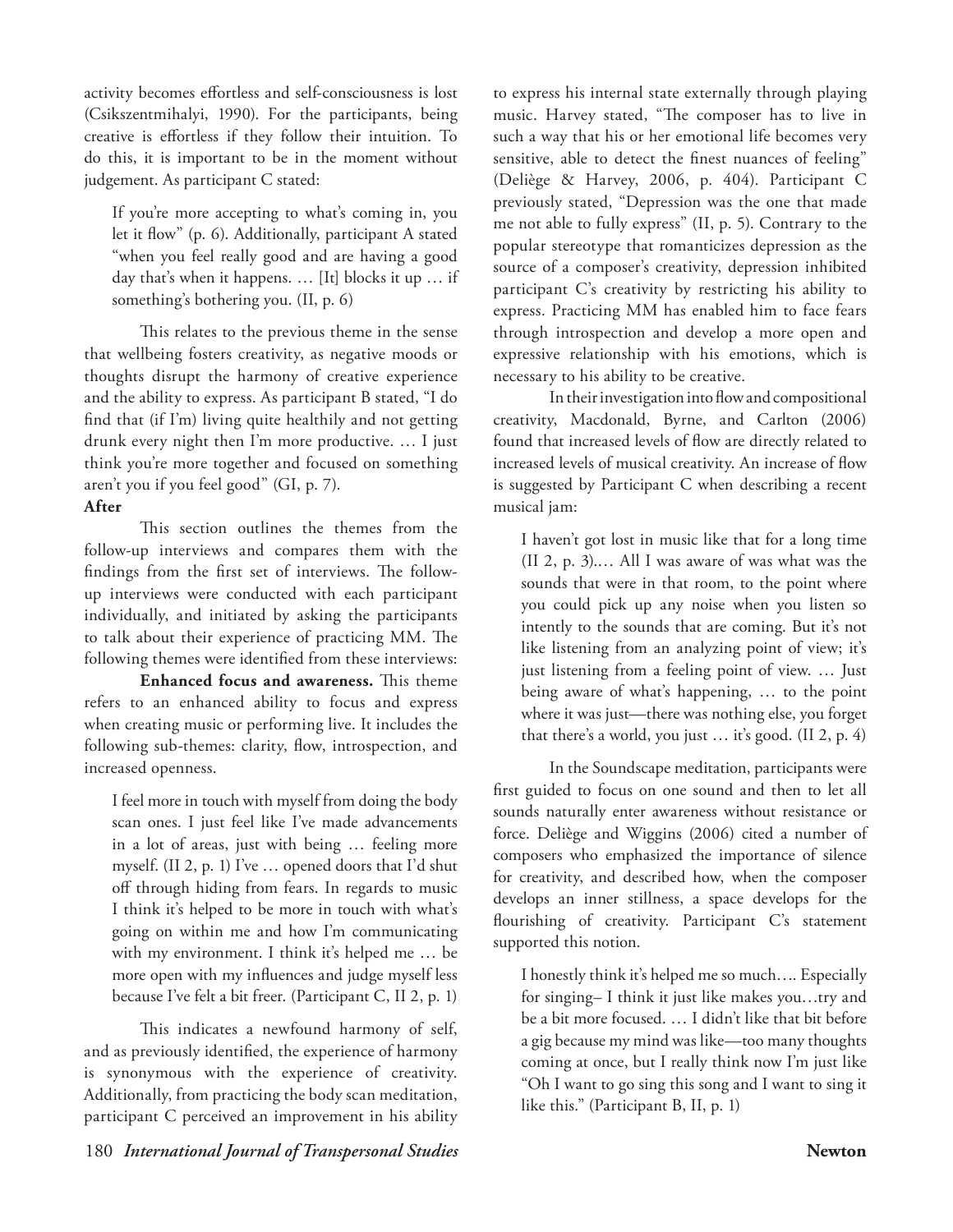Since practicing MM, participant B described feeling an enhanced sense of clarity and focus, which enriched her experience of singing and increased her confidence. Again, MM practice has resulted in an increase of innerharmony, which contributed towards an effortless singing performance. Enhanced awareness also helped capitalize on sources of inspiration:

Yesterday there were two guys on the bus saying about nicotine patches, this guy was like "I'm on nicotine patches and I don't think they're working," and his friend was like "Oh you must have got a bad batch of patches." I was like, that would work— "bad batch of patches" (laughs) (II 2, p. 4). … Any thought that comes into my head I'll think, "Could that be something to do in a song?" (II 2, p. 5)

This example illustrates how, for participant B, creativity was not just related to making music but also a way of experiencing the inner and outer world. Being more aware of both domains enhances creativity by illuminating the potential for new musical ideas within every facet of life. This ability to perceive the mundane in an imaginative, playful manner is a distinct trait of creativity (Danvers, 2010). Similarly, participant A indicated that becoming more mindful and observant in life inspired a collection of MC lyrics: "I think my observations have manifested in my lyrics … and I think the depth they've attained is because of this spiritual practice" (II 2, p. 3).

**Non-striving.** Using similar language as the third noble truth of Buddhism, this theme refers to not trying to force inspiration or the completion of a composition, but instead allowing it to naturally unfold. It includes the following sub-themes: patience, frustration, calmness, effortlessness, thought-attachment, decreased brooding, and facing fears.

 If you really try to make something … and you are really forcing—it won't work like that. (II, p. 3) … You are not in control of it … you can really want to do something awesomely creative and it just doesn't happen, … and then like one day it just happens out of the blue. (Participant A, II, p. 7)

Thus, creative limitations often resulted from frustration with making mistakes and a desire to complete a composition:

When [I'm] trying and then I go "for crying out loud," then I start again and I do it and I'm really tense, and I'm really determined to get it done … that's when I think you lose … I was trying to force it … rather than just letting me do it so I just stopped. (II, p. 7) I just let my anger and determination overcome that and I was really forceful with it … I was physically forceful as well … it's obviously not the right circumstances to get the right take. (II, p. 8)

In Buddhism, non-striving is practiced as part the eight-fold path to end suffering and become enlightened (Surya Das, 1997). Non-striving was taught in every guided MM through instructing participants to simply watch thoughts or sensations rise and fall from awareness, without reaction. In his study of creative individuals, Maslow (1971) proposed that non-striving or "taoistic receptivity" (p. 68) was necessary for creative success, especially in the primary phase of the creative process. In the follow-up interview, participant A described the development of a new attitudinal approach:

I just wait for something to come along … One song for example, the D7 song; I've had a vocal pattern for that for God knows how many weeks … . I try to sit down and write lyrics sometimes because I want to get the song finished, but … nothing would come, and I used to just sit until I got it done, but now I don't—I just let it happen now, and like the other weekend … I started meditating in the morning again … after that morning … I was sat down and a line came into my head—the first line. And then I jotted it down the rest came … it was like waiting for a bus or something [laughs]. (II 2, p. 2)

Participant A's non-interference with the holotropic nature of musical ideas represented a new approach to songwriting that led to the completion of a composition. The statement also suggests an increased awareness of inspiration as a result of meditating. Participant C previously stated:

I'm not very patient. I'm not very good at sticking at something if it's not going right … So I'll just give up 'cause I know it's not going to go right, but some people can play until they get it right but I don't think I could. (II, p. 8)

Impatience leads to an apathetic attitude that impedes motivation to complete a composition and inner harmony. In the follow-up interview, participant C described what he learned by developing reflection through meditating: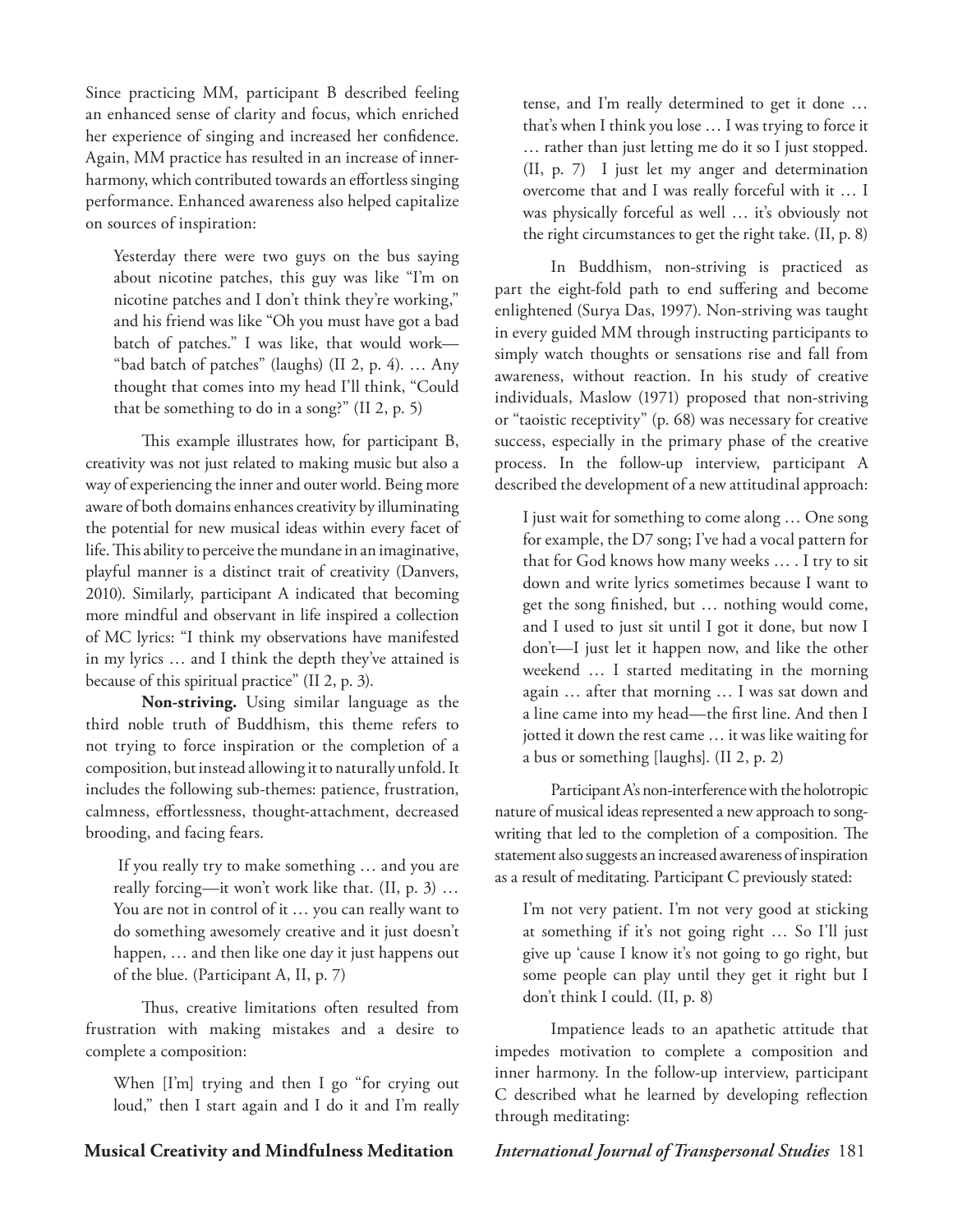A feeling I've always had, and I wasn't sure until literally the past few weeks with doing the meditations—that when I've been annoyed at myself for doing something wrong in a song … I feel like I've messed up what I've been given … . It's all been given to me by another source, so ... I feel like I'm messing it up and slowing it down … I'm not allowing it to get out. So like, smoothing that transition from where it's coming from to where it's going– that's my job … So being more aware of just being helps you to be less judgmental and helps you to lube up the transition [laughs]. (II 2, p. 3)

Musician Oyan (2006) stated, "Creativity comes out of the struggle with encounter. Mindfulness practice teaches us to agree to accept the encounter and work with reality as it exists" (pp. 59-60). Developing a nonjudgmental attitude through practicing MM has provided a new perspective in creating music for participant C. This has evidently opened up a wellspring of creativity by revealing how judgements led to impatience, which ultimately inhibited his creative potential. Participant B expressed the theme of nonstriving in her attitude to learning an instrument:

I think I'm getting better at guitar from [meditation] as well. That's another thing with "don't get attached to thoughts," because every time I used to pick up the guitar—I've wanted to learn for so long … but I've always been like "I'll obviously be shit to start with." But now I'm just like "Well, so what?" [laughs]. You will be shit but that's the only way to get a bit better. (II 2, p. 3)

Simply attending to the stream of thoughts in MM decreases one's attachment (Kabat-Zinn, 2005). By learning to accept her ability and give up the desire to attain a level of skill at guitar, participant B relieved herself of judgements and brooding, thus providing the basis for creative realization by letting it naturally act out its holotropic nature. As Ram Dass (1990) stated, "nothing in and of itself is an obstacle; it's your attachment to or your motive for doing it that is the obstacle" (p. 107).

# **Conclusion**

The primary aim of this research was to discover if the practice of MM could enhance perceived musical creativity through understanding the experiences of three composers. In the group interview, participants defined musical creativity as expression and exploring through the medium of music. The findings suggest that practicing

MM enhanced perceived creativity by affecting two variables that are the foundations of their own definitions of musical creativity. Firstly, an enhanced awareness and focus enabled participants B and C to express through music with greater ease and clarity, while for participant A, inspiration for song lyrics increased as a result of developing a more mindful lifestyle. Secondly, cultivating a non-striving attitude to creating music reduced all participants' attachments to negative thoughts, emotions and judgements, which allowed for a more intuitive and open expression in music.

Although I expected to find enhanced awareness and focus, I was surprised to find a decrease in attachment and striving after only a four-week course. The effect of these on creativity was unanticipated, but from the data it is clear that they can become obstacles to creative realization and distractions from the present moment. Additionally, harmony was a dominant theme throughout the entire data set. This theme in particular has reconstructed my understanding of musical creativity and the psychology of the creative process. While the themes identified are unique to this sample, I believe the theme of harmony may be a central aspect of the creative process of many composers, and would like to investigate this further through a large sample of interviews.

Another aim of this study was for participants to be reflective. As highlighted in the data analysis, all participants expressed a transformation in their relationship to particular thoughts through introspection. For example, being mindful of thoughts when they arose enabled participant B to create a mental space to reflect on self-judging: "You can sometimes catch a thought and it's like really bad—you talk really nasty to yourself sometimes don't you?" (II 2, p. 3).

With regard to the methodology, the participants' dislike of the pre-recorded guided meditation was unanticipated, yet their feedback allowed me to make an early intervention and guide the remaining meditations myself. Due to taking a "New Paradigm" approach (Parker, 2005) by allowing the participants to play an active role in the construction of the study, I feel confident that these participants enjoyed and benefited from the MM course more than they would have if I continued to use pre-recorded guided meditations in the group sessions. Including participants who were known to the researcher, while the researcher guided the sessions, carried with it the risk of response bias; however, employing a separate instructor could have been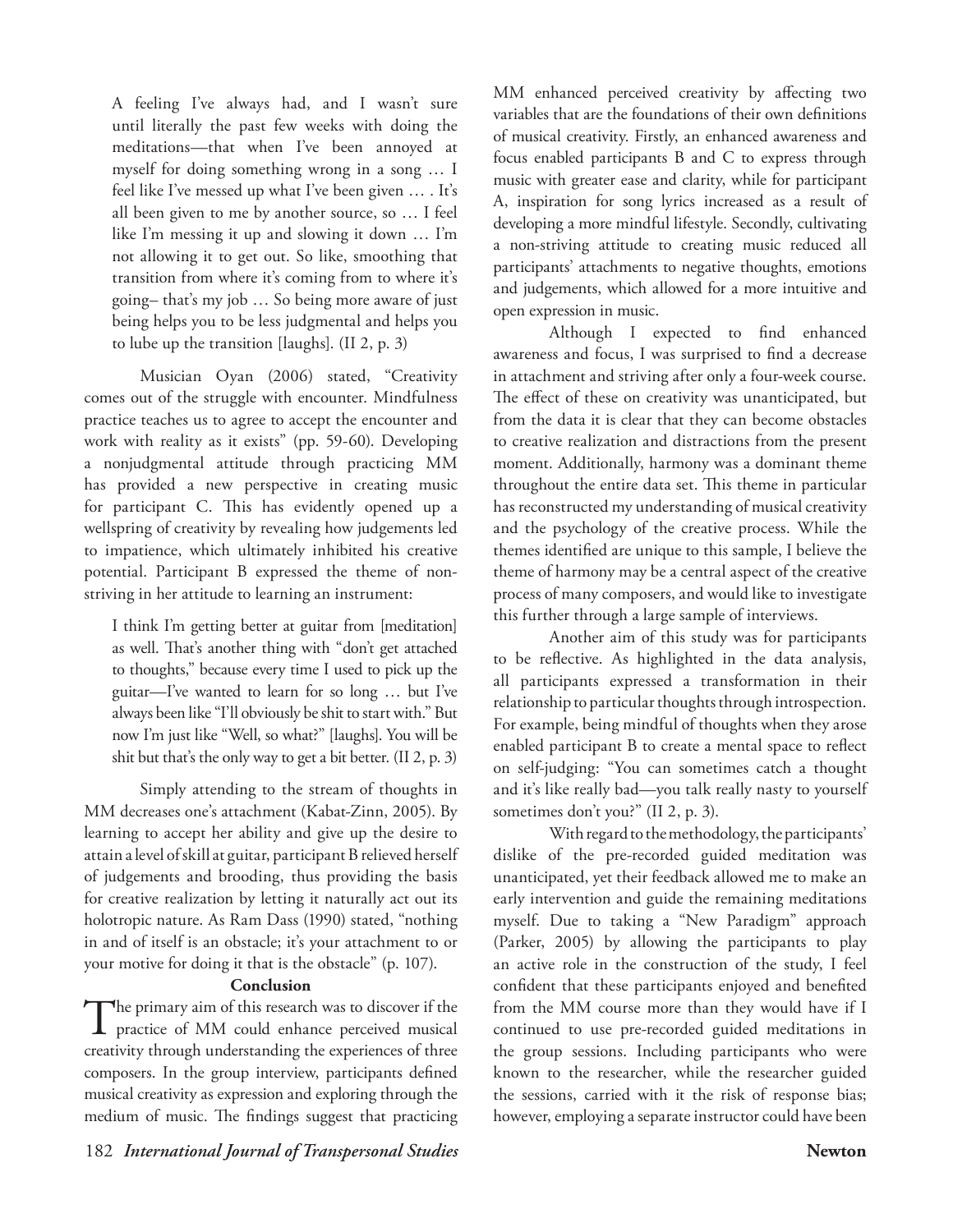detrimental to the richness of data, as the researcher's connection with the participants, and being with them throughout the course facilitated an open and relaxed relationship between the researcher and participants, and also alerted the researcher to the need to adjust the procedures as discussed above.

This research provides a snapshot of how MM practice can affect the creativity of composers, but due to the methodology, these findings are not generalizable to any wider community. Furthermore, because participants' definitions of musical creativity are based on their own unique experiences, it cannot be claimed that MM can enhance creativity outside of the sample. As the results of the study are relative to the context of each participant's life, follow-up research would be helpful to determine whether the practice of MM had a long-term effect, or whether the enhanced creativity was only temporary. Additionally, it is important to acknowledge that the participants' definitions of musical creativity may change, which would change how they perceive the influence of MM. A richer understanding of the relationship between musical creativity and MM would be gained from a follow-up study using a longer MM course and a larger sample size, as four weeks is not long enough for the full effects and aims of MM to be realized. As participant B rightly expressed, "it's really gradual changes I think" (II 2, p. 3).

Another weakness of the study is the potential risk of confirmatory bias. Although measures were implemented to minimize this, such as avoiding priming participants in the interviews, it is impossible to entirely eliminate the risk of the researcher's own beliefs and prejudices, both a researcher and a composer from contaminating the data, especially considering the difficulty in understanding the experience of creativity.

Higgs (2008) stated that "psychology, as a discipline, has always struggled with this dilemma: how to unleash the creative potential in human nature and, at the same time, name and treat the pathologically deviant to guard the heart of the social norm" (p. 554). Perhaps the reason why psychology has learned so little about the experience of musical creativity is because the spiritual and transpersonal aspects that this research highlights have been neglected. To advance understanding, psychologists must perhaps re-acknowledge the spiritual within both MM and musical creativity by (a) exploring the subjective experience of musical creativity, and (b) teaching and utilizing spiritually-informed MM.

# Psychology should always serve to increase wellbeing, and it is my hope that through studying the experience of musical creativity, more psychologists will recognize the benefits of creativity in facilitating greater wellbeing. Further research could increase interest in music therapy, as the transformative potential of creative experience can be utilized as an effective psychotherapeutic tool. Although more research in this area could have beneficial implications for many disciplines, MM must not be commodified as another self-improvement technique for creative musicians, which is unfortunately evident in the popularity of books such as "Mindful Parenting" and "Mindful Politics" (Purser, 2013). The danger is that this could lead to creative greed. Not only would this go against the original purpose of mindfulness to transcend greed and ignorance (Cohen, 2010), but also encourage narcissistic motivation for enhancing creativity that promotes the individual rather than the music they create. During the study I continually reminded participants that mindfulness is not simply an experience-enhancing tool, and that a dedicated practice is needed for true awakening. The data shows that participant's MM practice led to changes that are in harmony with the original purpose of mindfulness, such as ending suffering through non-striving.

## **Reflexive Statement**

The experiences of the composers outlined in this study led me to realize that my musical desires of manifesting the sounds in my mind and recording as much music as possible often impeded my creativity, as it encouraged a forceful attitude to creating music. Taking a non-forceful approach to creativity by letting a song manifest naturally adds freshness to the music that can be easily heard. I learned this when meditating one morning over the duration of the study. As I sat in meditation, I attended to the sound of heavy rain against the windows. After attending to this for a while, I became very still and quiet, to the point where the rain ceased to be rain and instead became simply another event in awareness. This state was eventually disrupted by a brief thought which contained a whole idea for a composition. Once I finished meditating, I recorded the rain hitting the windows on two separate audio tracks, adding a "lo-fi" tape hiss on one and a heavy reverb on another, making it difficult to identify as rain in order to recreate how I experienced it during meditation. I then layered this with a subtle acoustic guitar track and added ambient overdubs. The Tibetan word "Thodol"4 meaning liberation through healing (Rinpoche, 2008) seemed an appropriate name.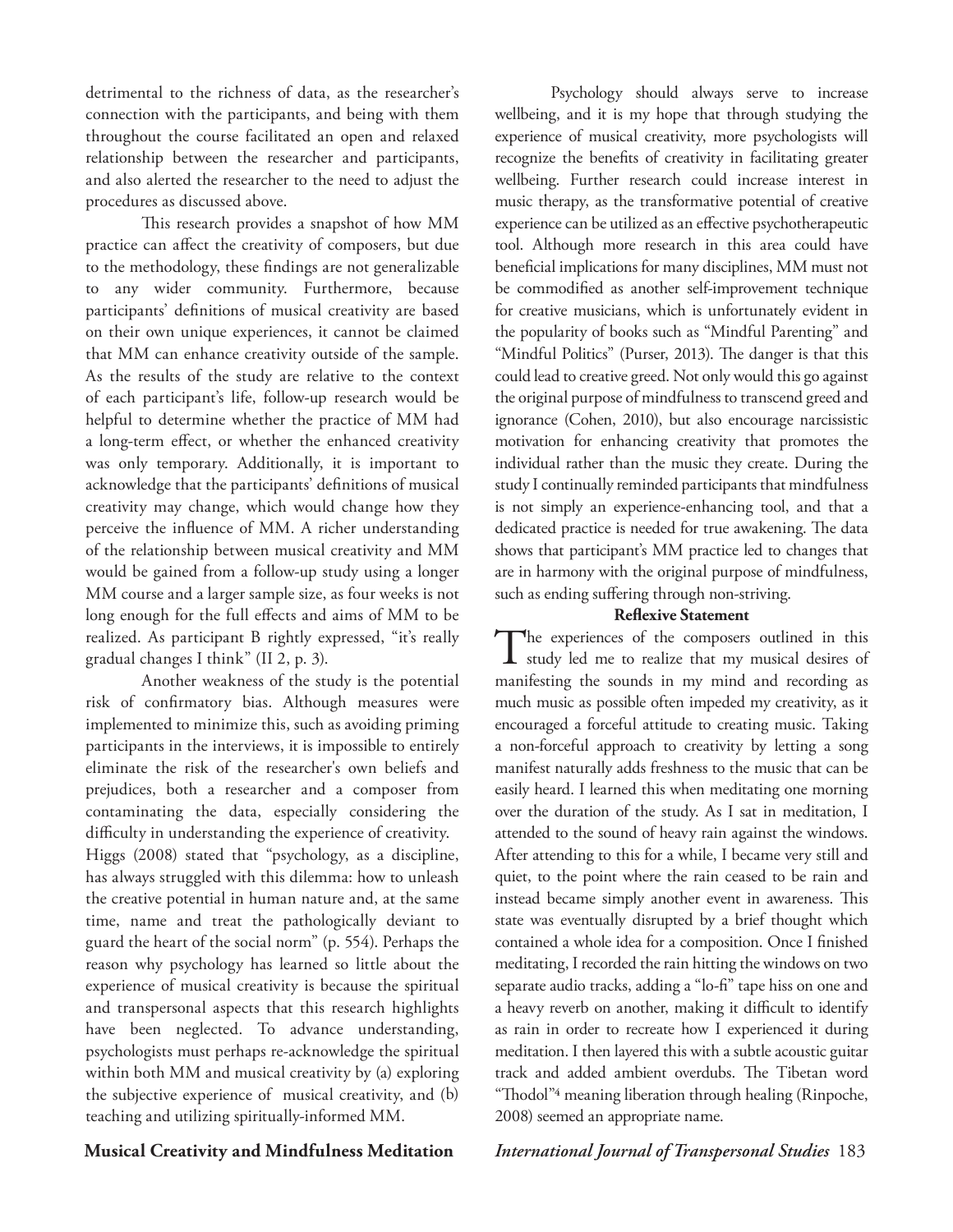### **References**

- Austin, J. H. (1998). *Zen and the brain*. Cambridge, MA: MIT Press.
- Babbie, E. (2010). *The practice of social research*. 12th ed. Belmont, CA: Wadsworth Cengage Learning.
- Benson, H. (1975). *The relaxation response*. New York, NY: HarperCollins.
- Braud, W., & Anderson, R. (1998). *Transpersonal research methods for the social sciences*. Thousand Oaks, CA: SAGE.
- Briggs, J., & Peat, F. D. (1999). *Seven life lessons of chaos: Spiritual wisdom from the science of change*. New York, NY: HarperPerennial.
- Brown, K.W., & Ryan, R.M. (2003). The benefits of being present: Mindfulness and its role in psychological well-being. *Journal of Personality and Social Psychology, 84*(4), 822-848. doi:10.1037/0022- 3514.84.4.822
- Capurso, V., Crescentini, C., & Fabbro, F. (2013). Mindful creativity: The influence of mindfulness meditation on creative thinking**.** *Frontiers in Psychology, 4*. Retrieved from http://www.ncbi.nlm. nih.gov/pmc/articles/PMC3887545
- Cohen, E. (2010).The psychologisation of Buddhism. *Annual Review of Critical Psychology, 8*, 97-119. Retrieved from http://www.discourseunit.com/ arcp8/arcp8cohen.pdf
- Colman, A. (2009). *A dictionary of psychology*. New York, NY: Oxford University Press.
- Colzato, L., Ozturk, A., & Hommel, B. (2012). Meditate to create: The impact of focused-attention and openmonitoring training on convergent and divergent thinking. *Frontiers in Psychology, 3*. doi:10.3389/ fpsyg.2012.00116
- Crowe, B. (2004). *Music and soulmaking: Toward a new theory of music therapy*. Lanham, MD: Scarecrow Press.
- Csikszentmihalyi, M. (1990). *Flow: The psychology of optimal experience*. New York, NY: HarperCollins.
- Csikszentmihalyi, M. (1996). *Creativity: Flow and the psychology of discovery and invention*. New York, NY: HarperCollins.
- Czikszentmihalyi, M. (1999). 16 implications of a systems perspective for the study of creativity. In R. J. Sternberg (Ed.), *Handbook of creativity* (pp. 313- 336). New York, NY: Cambridge University Press.
- Danvers, J. (2010). Creative awakening: Buddhism, art & everyday life. Retrieved from: http:// johndanversart.co.uk/buddhist-ideas-practice/ creative-awakening/
- Dass, R. (1990). *Journey of awakening: A meditator's guidebook*. New York, NY: Bantam Books.
- Deliège, I., & Harvey, J. (2006). Postlude: How can we understand creativity in a composer's work? A conversation between Irène Deliege and Jonathan Harvey. In I. Deliège & G. A. Wiggins (Eds.), *Musical creativity: Multidisciplinary research in theory and practice* (pp. 397-404). New York, NY: Psychology Press.
- Deliege, I., & Wiggins; G. (Eds.). (2006). *Musical creativity: Multidisciplinary research in theory and practice*. New York, NY: Psychology Press.
- Diaz, F. M. (2011). Mindfulness, attention, and flow during music listening: An empirical investigation. *Psychology of Music*, *41*(1), January 2013. 42-58. doi:10.1177/0305735611415144
- Dhiman, S. (2012). Mindfulness and the art of living creatively: Cultivating a creative life by minding our mind. *Journal of Social Change, 4*(1), 24-33. Retrieved from http:// scholarworks.waldenu.edu/cgi/viewcontent. cgi?article=1026&context=jsc
- Elliott, M. (2010). Singing and mindfulness. *NATS Journal of Singing, 67*(1), October 2010. Retrieved from http://www.princeton.edu/~melliott/ Martys\_web\_page/Writing\_files/S%20and%20 M%20for%20web%20site.pdf
- Fox, D., Prilleltensky, I., & Austin, S. (Eds.). (1997). *Critical psychology: An introduction*. London, UK: SAGE.
- Grof, S. (2000). *Psychology of the future: Lessons from modern consciousness research*. Albany, NY: State University of New York Press.
- Harvey, J. (1999). *Music and inspiration*. London, UK: Faber and Faber.
- Higgs, G. E. (2008). Psychology: Knowing the self through arts. In G. Knowles & A. L. Cole (Eds.), *Handbook of the arts in qualitative research* (pp. 545-556). Thousand Oaks, CA: SAGE.
- Holtz, P. (2009). What's your music? Subjective theories of music-creating artists. *Psychology of Music, 13*(2), 207-230. doi:10.1177/102986490901300202
- Humphreys, C. (1949). *Zen Buddhism*. London, UK: Ruskin House.

184 *International Journal of Transpersonal Studies* **Newton**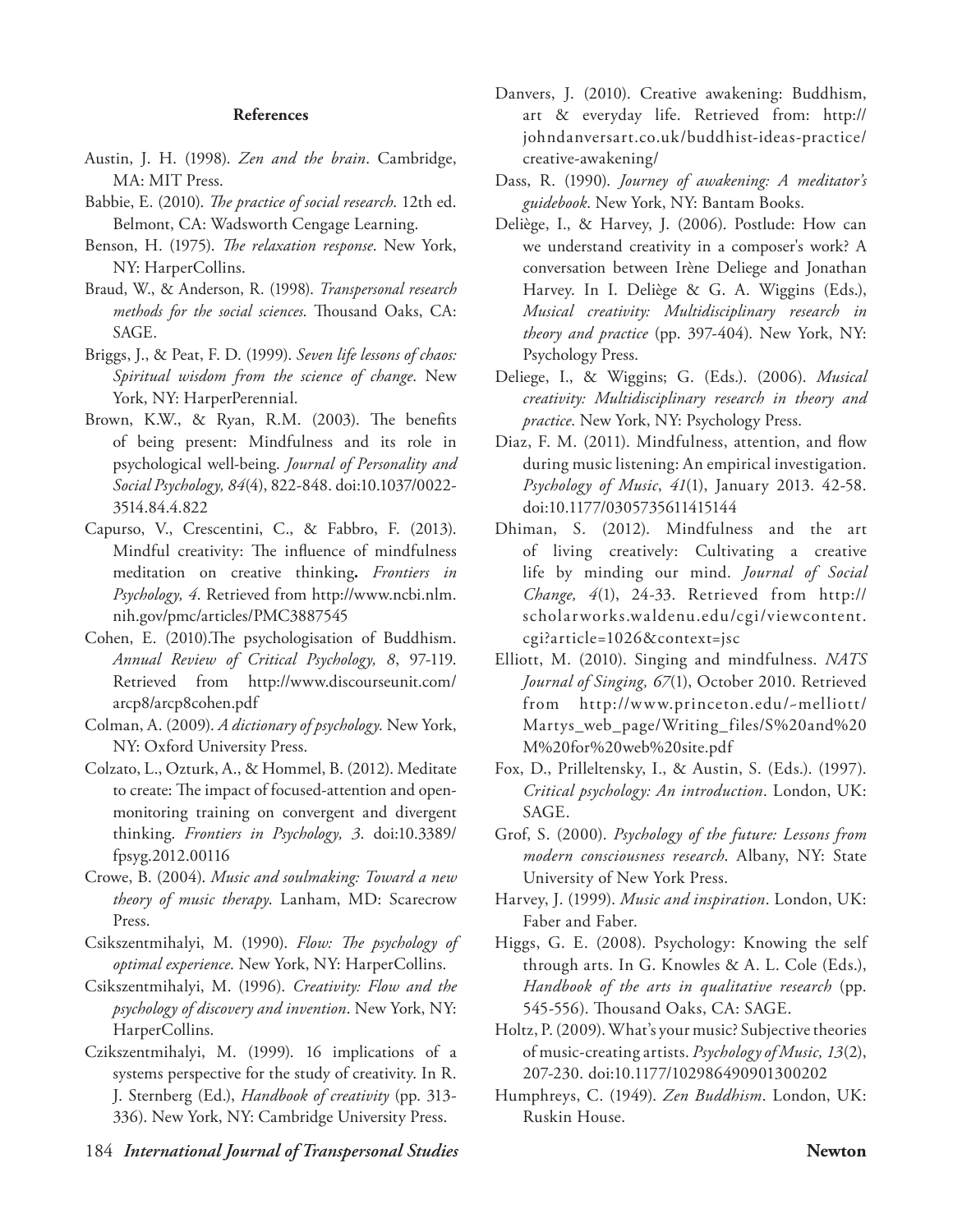Kabat-Zinn, J. (1996). *Full catastrophe living*. New York, NY: Simon & Schuster.

- Kabat-Zinn, J. (2002). *Guided mindfulness meditation practices with Jon Kabat-Zinn.* Series 1, 2, 3, 4 [CD]. Boulder, CO: Sounds True.
- Kabat-Zinn, J. (2005). *Coming to our senses*. New York, NY: Hyperion.
- Kemp, A. (1981). The personality structure of the musician: I. Identifying a profile of traits for the performer. *Psychology of Music*, *9*(1), 3-14. doi:10.1 177/03057356810090010201
- Knowles, G. J., & Cole, A. L. (2008). *Handbook of the arts in qualitative research: Perspectives, methodologies, examples, and issues*. Thousand Oaks, CA: SAGE.
- Nhat Hanh, T. (1975). *The miracle of mindfulness*. Boston, MA: Beacon Press.
- Nhat Hanh, T. (1991). *Peace is every step: The path of mindfulness in everyday life*. London, UK: Random House.
- Maslow, A. (1971). *The farther reaches of human nature*. New York, NY: Viking.
- Macdonald, R., Byrne, C., & Carlton, L. (2006). Creativity and flow in musical composition: an empirical investigation. *Psychology of Music*, July 2011, *34*(3),292-306. doi:10.1177/0305735606064 838
- Pachet, F. (2006). Creative studies and musical interaction. In I. Deliège & G. A. Wiggins (Eds.), *Musical creativity: Multidisciplinary research in theory and practice* (pp. 347-358). New York, NY: Psychology Press.
- Palmer, H. (Eds.). (1998). *Inner knowing: Consciousness, creativity, insight, and intuition*. New York, NY: Tarcher.
- Parker, I. (2005). *Qualitative psychology: Introducing radical research*. New York, NY: Open University Press.
- Pickert, K. (2014). The mindful revolution. *Time.* Retrieved from http://time.com/1556/the-mindful-revolution
- Purser, R. (2013). Beyond McMindfulness. *Huffington Post.* Retrieved from http://www. huffingtonpost.com/ron-purser/beyondmcmindfulness\_b\_3519289.html
- Ostafin, B., & Kassman, K. (2012). Stepping out of history: Mindfulness improves insight problem solving. *Consciousness and Cognition*, *21*(2), 1031– 1036. doi:10.1016/j.concog.2012.02.014

- Oyan, S. (2006). *Mindfulness meditation: Creative musical performance through awareness*. Unpublished doctoral dissertation. Louisiana State University, Baton Rouge, LA. Retrieved from: http://etd.lsu.edu/ docs/available/etd-03312006-164516/unrestricted/ Oyan\_dis.pdf
- Rinpoche, S. (2008). *The Tibetan book of living & dying*. London, UK: Rider.
- Schooler, J. W., Ohlsson, S., & Brooks, K. (1993). Thoughts beyond words: When language overshadows insight. *Journal of Experimental Psychology, 122*(2), 166-183. doi:10.1037/0096-3445.122.2.166
- Seidman, I. (1998). *Interviewing as qualitative research*. 2nd ed. New York, NY: Teachers College Press.
- Sternberg, R. J., & Lubart, T. I. (Eds.). (1999). *Handbook of creativity*. New York, NY: Cambridge University Press.
- Surya Das, L. (1997). *Awakening the Buddha within.* London, UK: Transworld.
- Tafuri, J. (2006). Processes and teaching strategies in improvisational music teaching with children. In I. Deliège & G. A. Wiggins (Eds.), *Musical creativity: Multidisciplinary research in theory and practice* (pp. 134-157). New York, NY: Psychology Press.
- Webster, P. (2002). *Creative thinking in music: advancing a model.* Retrieved from: http://www.peterrwebster. com/pubs/WillinghamBook.pdf
- Wilber, K. (1998). *The essential Ken Wilber*. Boston, MA: Shambhala.
- Williams, M., Teasdale, J., Segal, Z., & Kabat-Zinn, J. (2007). *The mindful way through depression: Freeing yourself from chronic unhappiness.* New York, NY: Guilford Press.
- Yonnetti, E. (2011). *Like the roar of a thousand thunders: Instrumental music and creativity in Tibetan Buddhist ritual*. Unpublished doctoral dissertation. Siena College, Loudonville, NY. Retrieved from http://digitalcollections.sit.edu/cgi/viewcontent. cgi?article=2077&context=isp\_collection

## **Notes**

- 1. Contact johnn\_06@hotmail.co.uk for transcriptions of interviews and/or interview recording
- 2. Contact johnn\_06@hotmail.co.uk for transcription of instructions
- 3. Contact johnn\_06@hotmail.co.uk for transcriptions of guided meditation and interview questions.